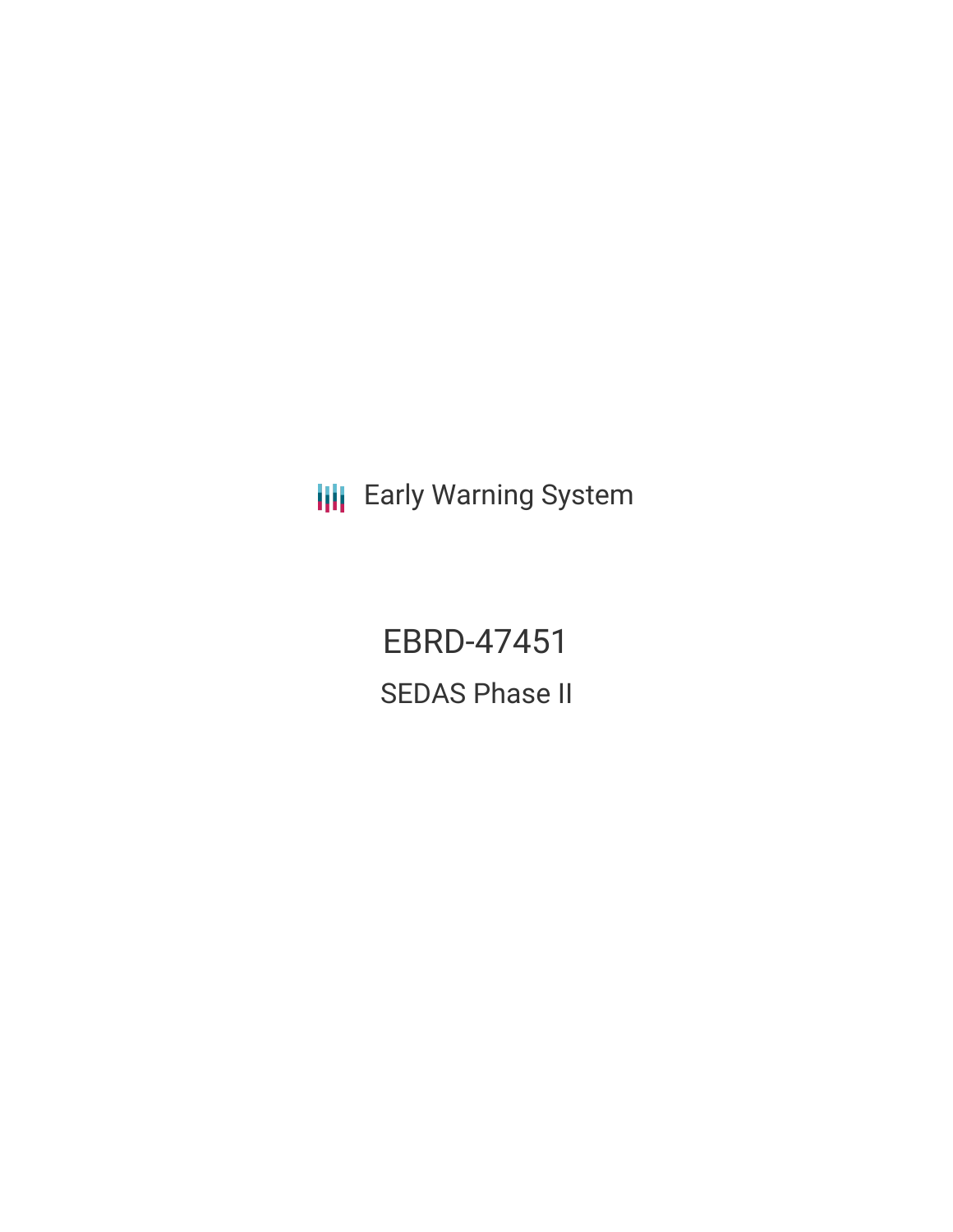

# **Quick Facts**

| <b>Countries</b>               | Turkey                                                  |
|--------------------------------|---------------------------------------------------------|
| <b>Financial Institutions</b>  | European Bank for Reconstruction and Development (EBRD) |
| <b>Status</b>                  | Active                                                  |
| <b>Bank Risk Rating</b>        | B                                                       |
| <b>Voting Date</b>             | 2016-05-04                                              |
| <b>Borrower</b>                | Akcez Group                                             |
| <b>Sectors</b>                 | Energy, Finance                                         |
| <b>Investment Type(s)</b>      | Loan                                                    |
| <b>Investment Amount (USD)</b> | \$162.50 million                                        |
| <b>Project Cost (USD)</b>      | \$205.70 million                                        |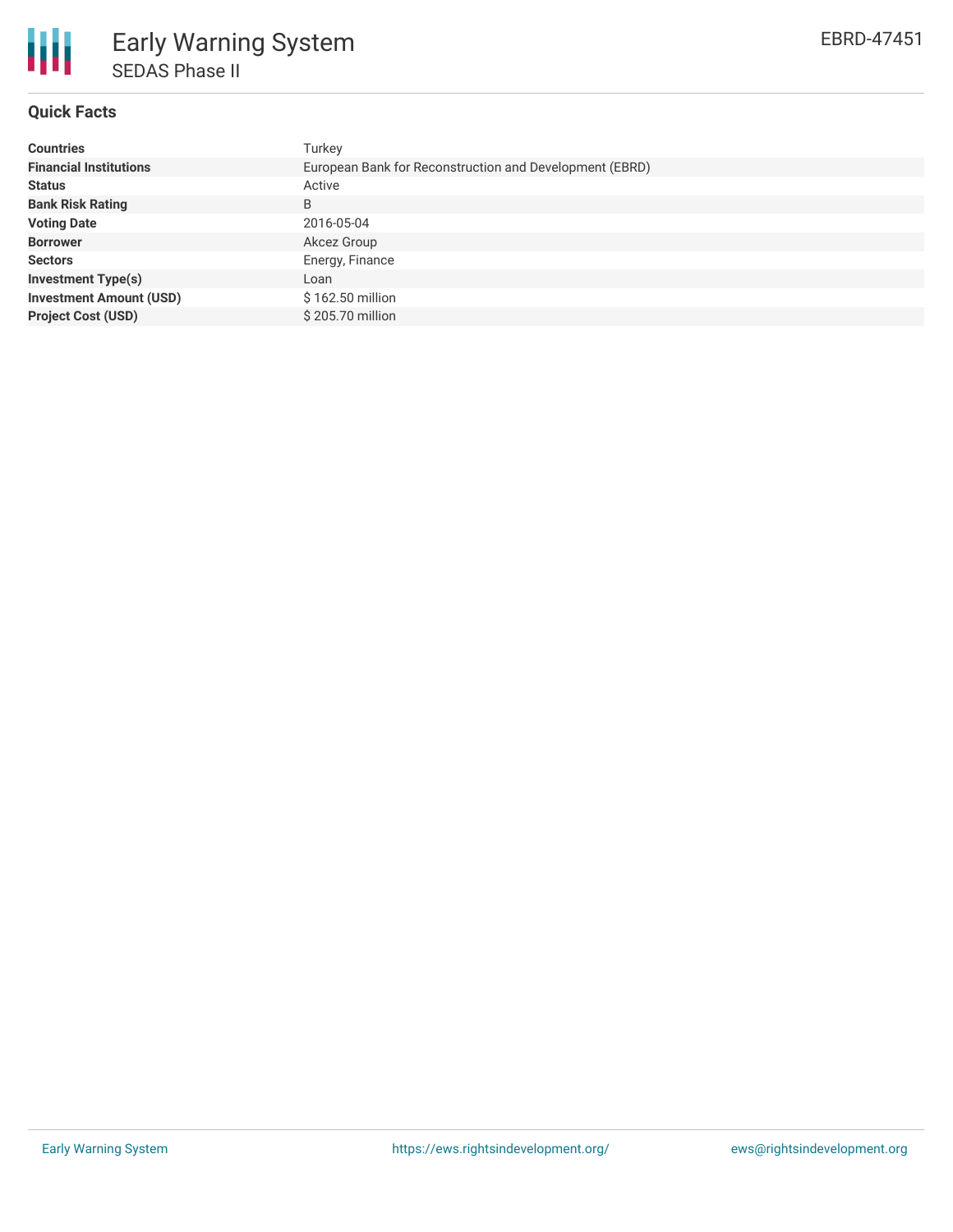

## **Project Description**

This project finances support to Akcez Group which will allow the company to complete a series of network renewal and capacity increasing investments in the 2015-2020 period in order to connect new customers to their electricity network, to terminate the under-voltage and power scarcity, and to decrease the technical losses.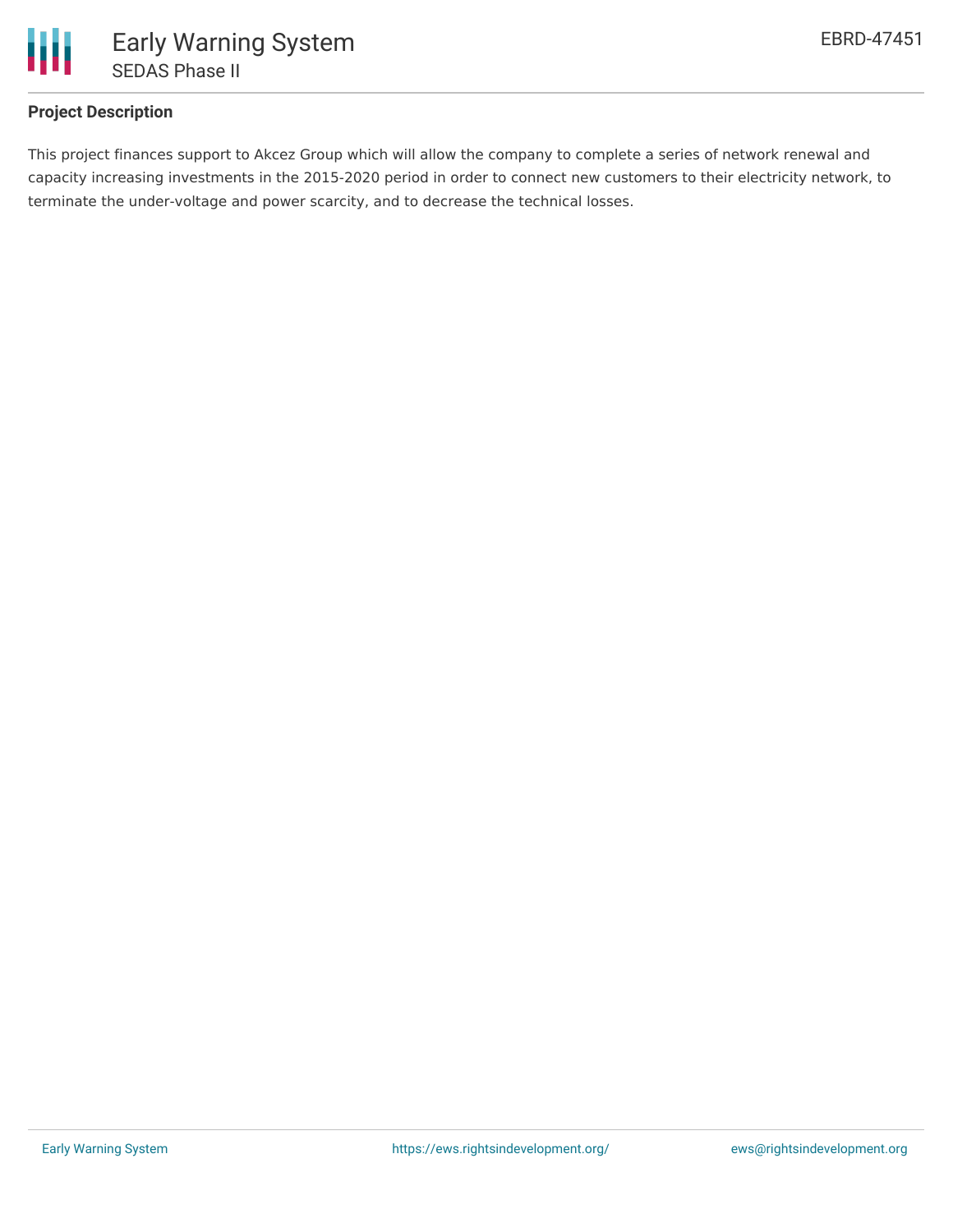### **Investment Description**

European Bank for Reconstruction and Development (EBRD)

This project consists of a senior secured A/B loan to Akcez Group consisting of three entities, Akcez Enerji Yatirimlari Sanayi ve Ticaret A.S., which owns Sakarya Elektrik Dagitim A.S., the electricity distribution company and Sakarya Elektrik Perakende Satis A.S., the electricity retail company. The three companies will act as co-borrowers. Sakarya Elektrik Dagitim A.S. was among the first electricity distribution companies to be privatized in Turkey and is one of the few electricity distribution companies in Turkey benefiting from the presence of a foreign sponsor, CEZ, a major energy sector player active in the region. Sakarya Elektrik Dagitim A.S. holds exclusive rights for electricity distribution in its region in northwest Turkey. Retail and distribution activities were unbundled in 2013 and the retail activities were transferred to Sakarya Elektrik Perakende Satis A.S. Since its incorporation in January 2013, Sakarya Elektrik Perakende Satis A.S. provides consumer services as the retail supplier to customers subject to regulation (national tariff and last resource) in Sakarya Elektrik Dagitim A.S. region and eligible customers both in Sakarya Elektrik Dagitim A.S. region and other regions of Turkey by making bilateral agreements. Sakarya Elektrik Dagitim A.S. and Sakarya Elektrik Perakende Satis A.S. are fully owned by Akcez which is owned 50% by CEZ a.s., and 50% by Akkok Sanayi Yatirim Ve Ulastirma A.S.